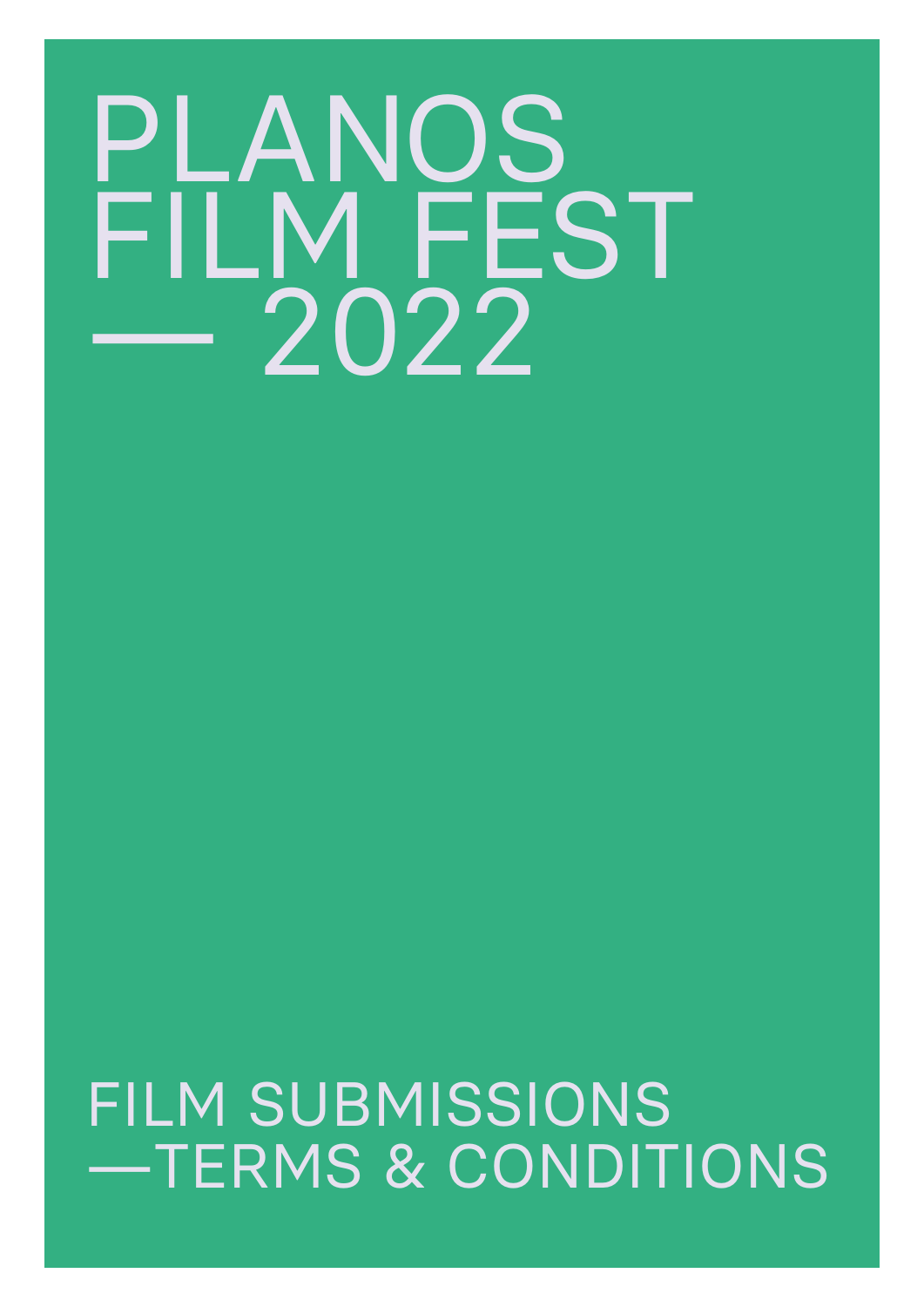special guests of the festival.

#### **01.**

**PLANOS - Tomar's International Short Film Festival**  – aims to spread and promote new short films in the city of Tomar. We provide a vast yet eclectic selection in competition as also as films from

Promoted by Associação Cultural Espaço 0 - Artes Comunicantes in partnership with Tripé and with the support of Tomar's County, this year's edition will happen from November 24th to 27th (stated dates are subject to change).

#### **02.**

The act of submission implies the knowledge and acceptance of all the articles of this regulation.

#### **03.**

Submitted entries must be fiction short films, up to 15 minutes long and with production date from January 2021 onwards. Non-fiction genres such as animation, documentaries, video art, music videos or others, will not be considered.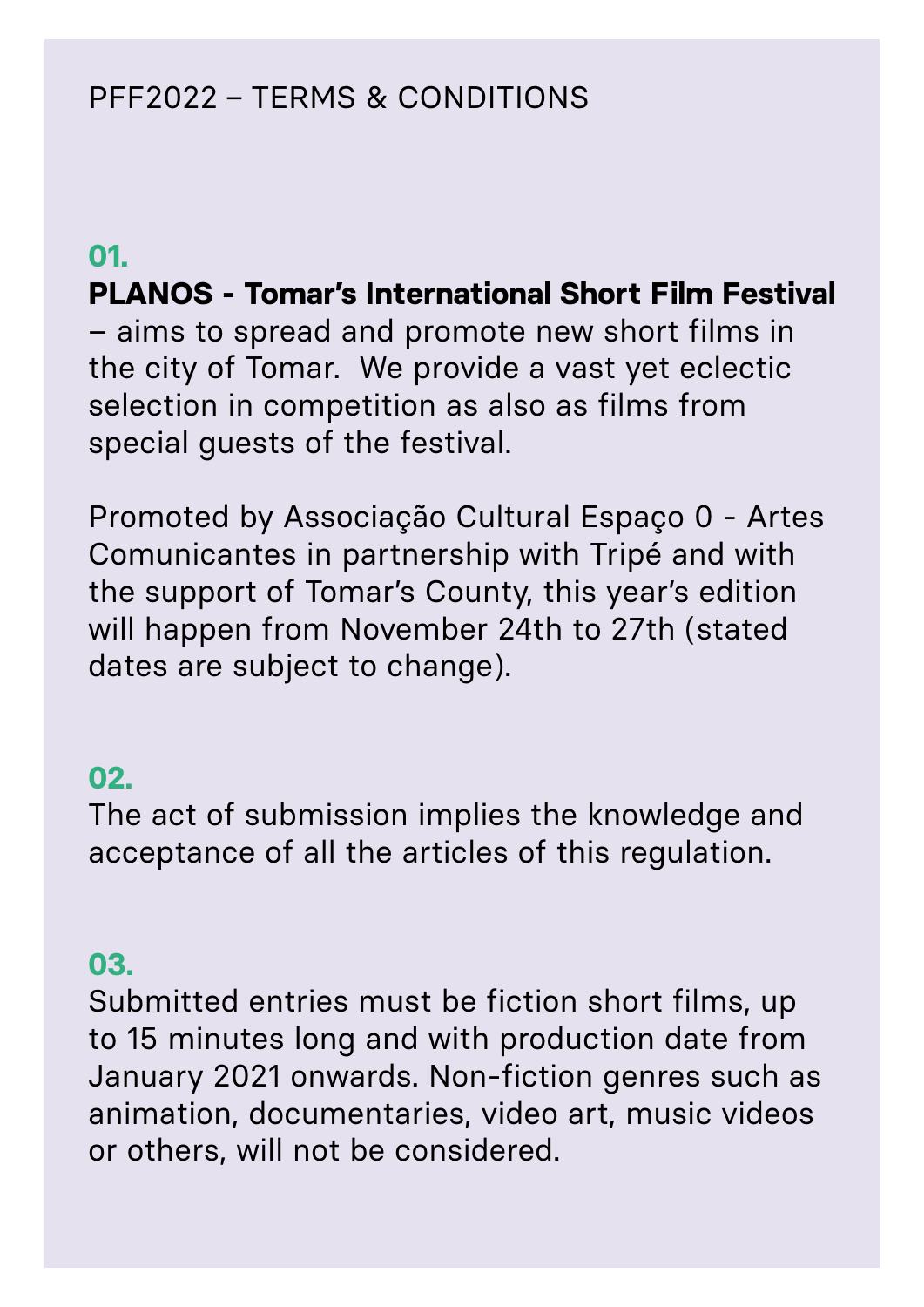## **04.**

Each director can submit a maximum of two films. Production companies or others responsible for the distribution of their films, have no limit on the number of shorts they can submit, but must follow the rule of two films per director.

#### **05.**

Submitted films that are not spoken in Portuguese must be subtitled in English for their evaluation. If selected, Portuguese subtitles must be available for screening.

#### **06.**

Call for entries occurs from **May 14th to July 9th 2022** and will be free of charge for all Portuguese produced short films. For international short films, a fee is charged according to the submission dates below:

May 14th to 20th: 2,50€ / film May 31st to June 19th: 5€ / film June 20th to July 9th: 10€ / film

The submission of short films takes place exclusively through Filmfreeway website: **filmfreeway.com/planosfilmfestival**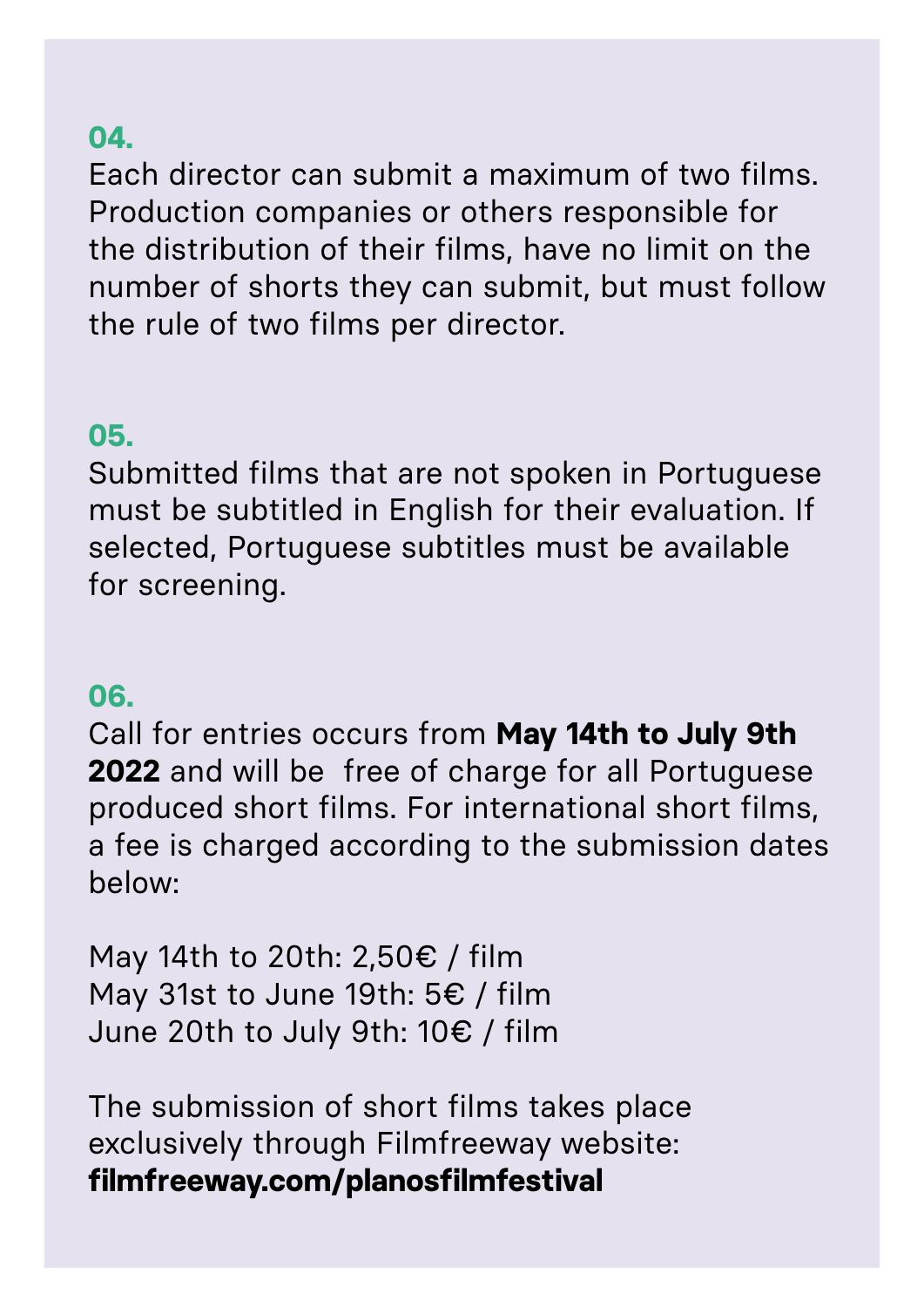## **07.**

The films will be selected for screening in PLANOS by the organization. Directors will be notified of the selection in September 2022.

If selected, it will be required to send the following information:

- Film in digital format, preferably on .mp4 or .mov (H.264) 1080p or 2k with no burned subtitles, and Stereo sound

- Stills of the film
- Plot synopsis
- Cast and crew info
- Screening authorization
- English subtitle .srt file compatible with the film (and Portuguese too, if available)

#### **08.**

The director/producer is responsible for any use of images or music of others in their films or videos. All and any responsibility regarding issues with copyright will fall exclusively on the director/ producer of the work.

#### **09.**

If your submitted film took part on the official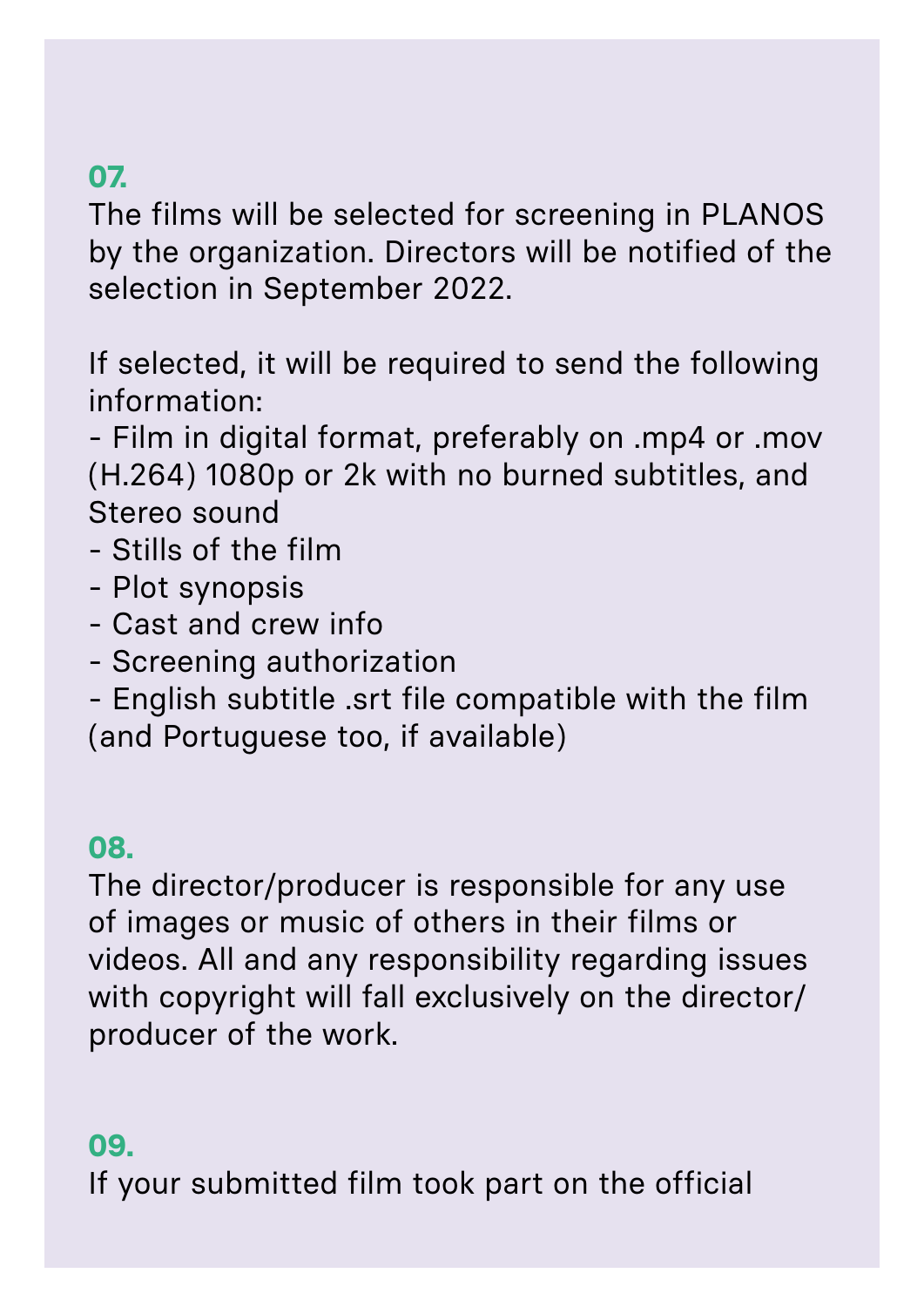selection, you're authorizing its screening not only in PLANOS festival, but also in other possible extensions of the festival such as late screenings of the winners. You will always be notified when your film takes part in this special screenings of PLANOS.

## **10.**

In case your film is chosen as part of the official selection, you also authorize the use of images or small portions of your short for marketing and advertising purposes of the festival.

#### **11.**

The winners of the competition will be chosen by the members of the jury. The jury is expected to be announced after the official selection.

### **12.**

The awards are:

- Best International Short Film
- Best Portuguese Short Film
- Best Directing
- Best Screenplay
- Best Actor
- Best Actress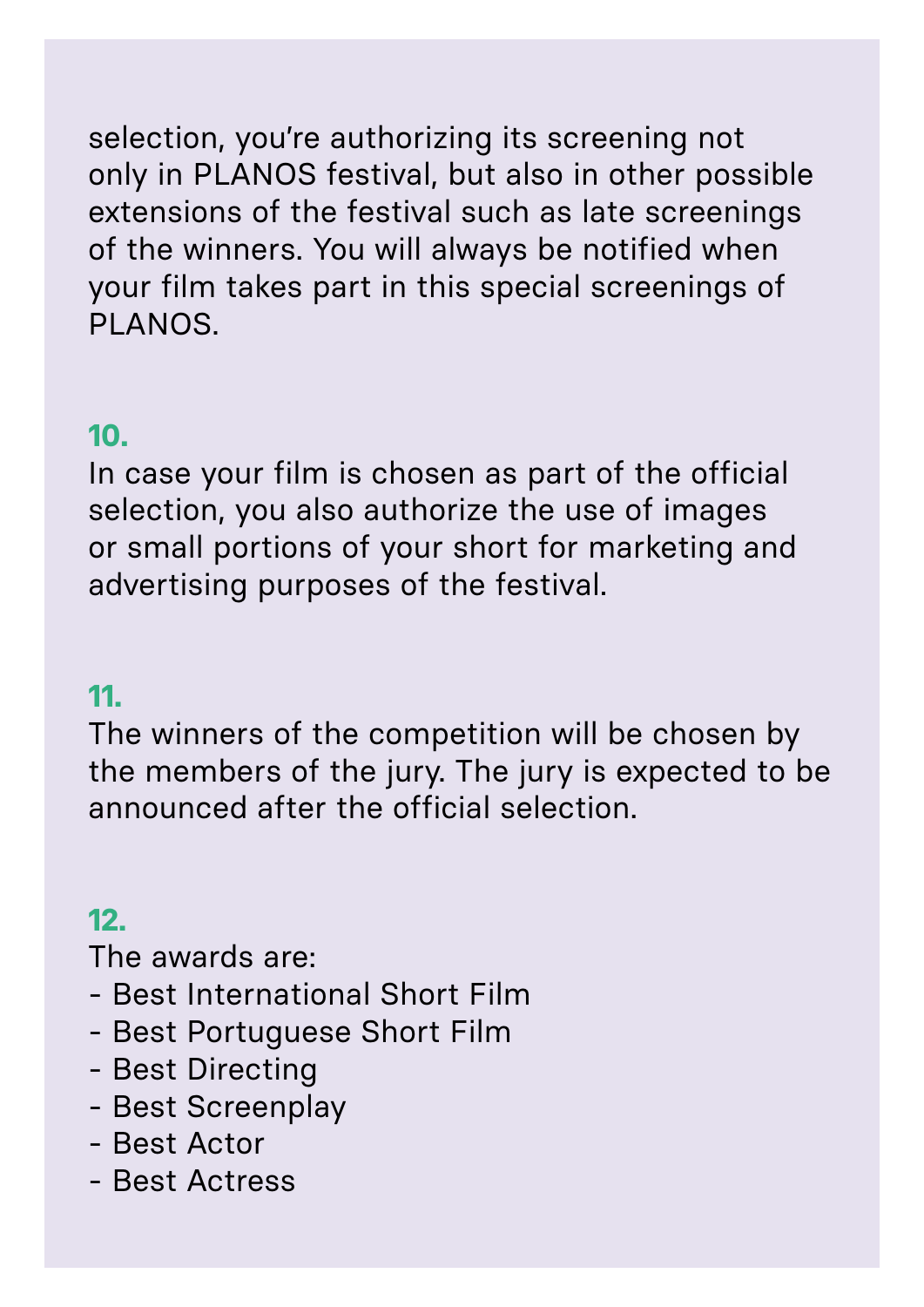- Best Editing
- Best Cinematography
- Best Original Music
- Best Sound
- Best Art Direction
- Audience Award

## **13.**

The jury may choose not to give some of the awards if the necessary conditions are not fulfilled.

Furthermore there might be awarded honorable mentions within the categories above mentioned, with the exception of the Best Short Films (National and International)

#### **14.**

The winners will be announced on November 27 during the Award Ceremony. This information will be available on the official site and social networks in the upcoming days.

#### **15.**

The festival's organization is entitled to cancel or postpone the festival or any of its events if for some reason the circumstances won't allow it.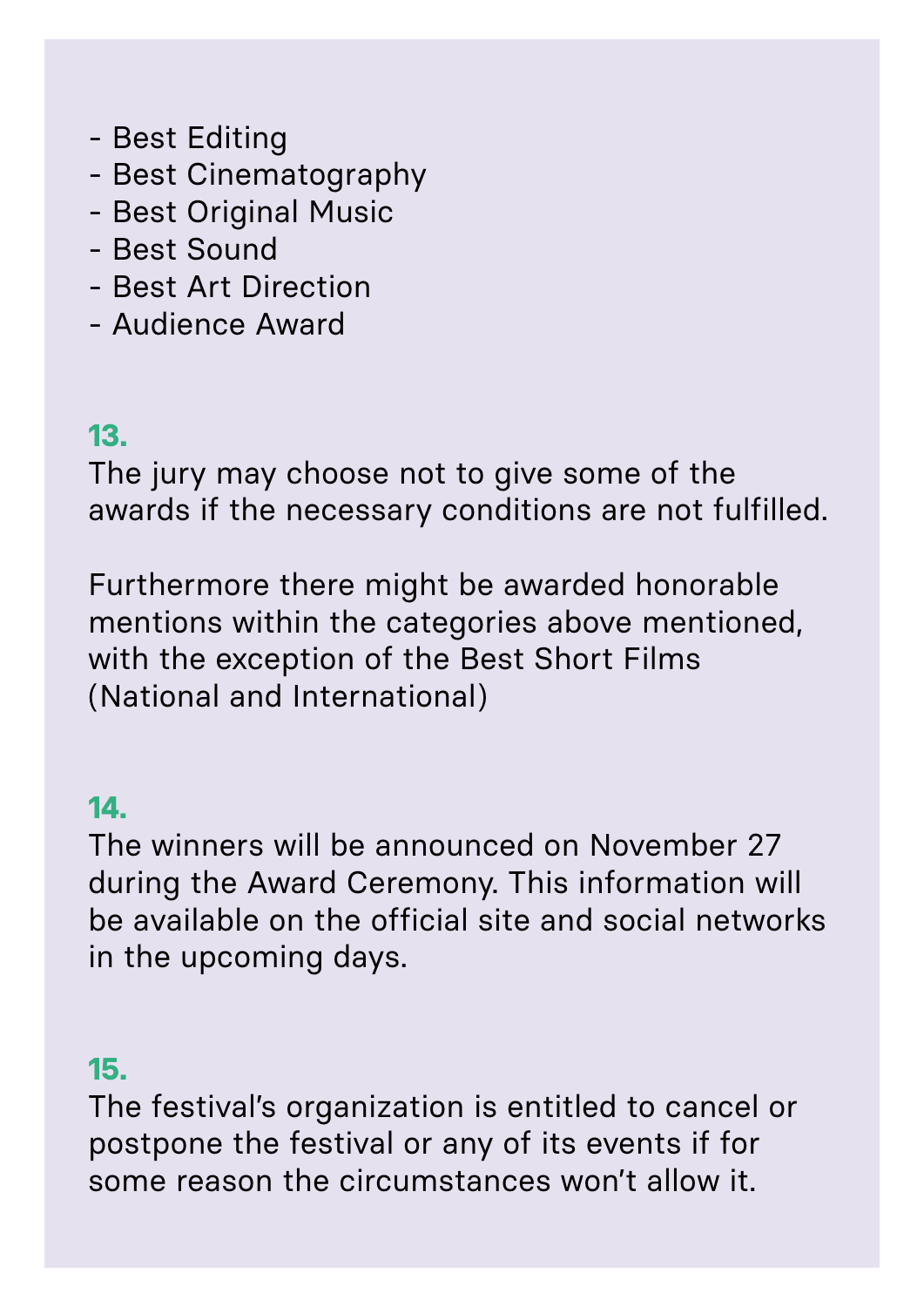Any unforseen situations in this document will be determined also by the Organization of the Festival.

**16.**

For any questions contact the following email: **info@planosfilmfest.pt**